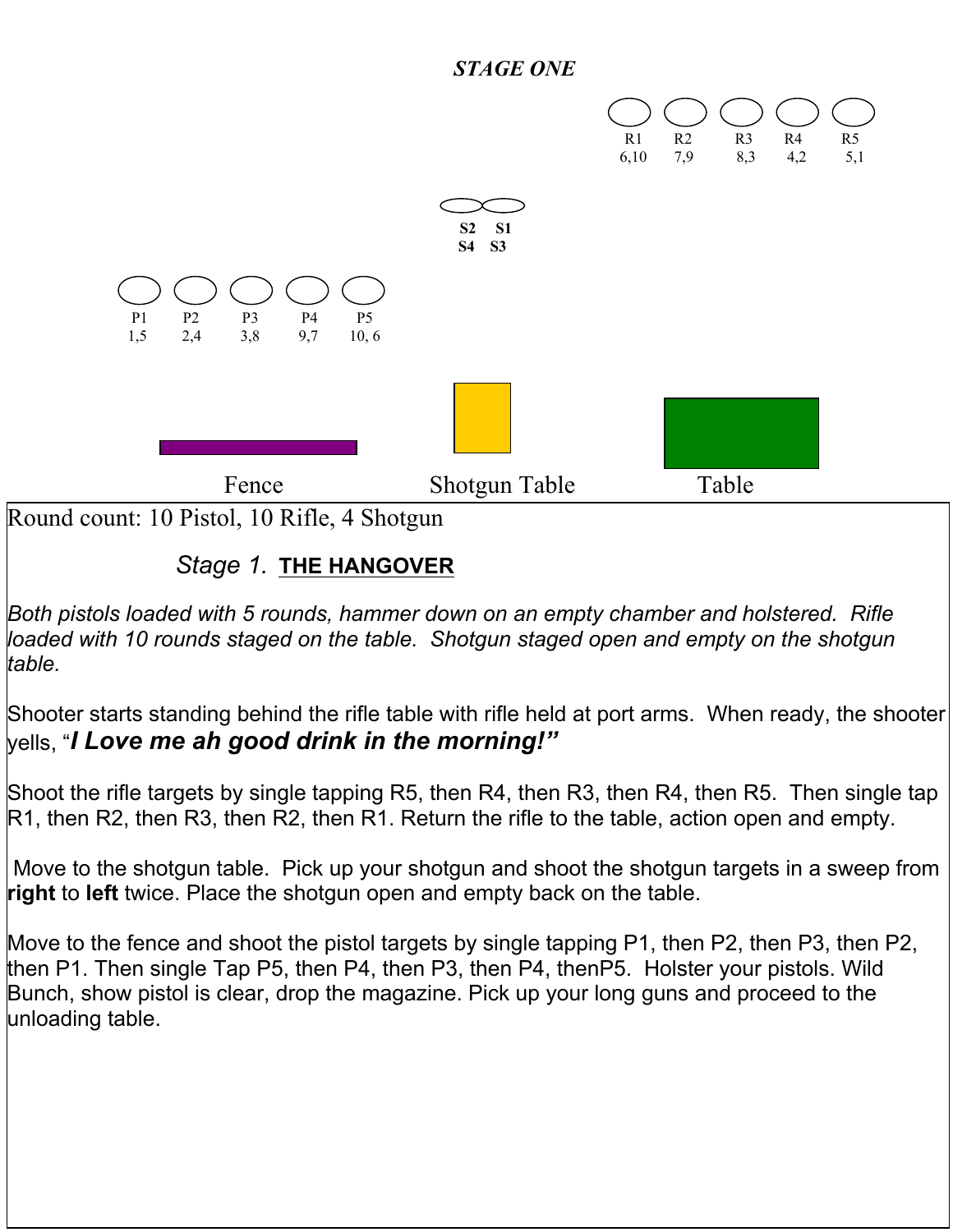



The shooter picks up the rifle and shoots the rifle targets in a **left to right sweep and then a right to left sweep**. Return the rifle to the table, action open and empty.

Move to the shotgun table pick up your shotgun and shoot the shotgun targets in a sweep from **right** to **left** twice. Place the shotgun open and empty back on the tables.

Move to the fence and shoot the pistol targets in a **left to right sweep and then a right to left sweep**. Holster your pistols. Wild Bunch, show pistol is clear, drop the magazine. Pick up your long guns and proceed to the unloading table.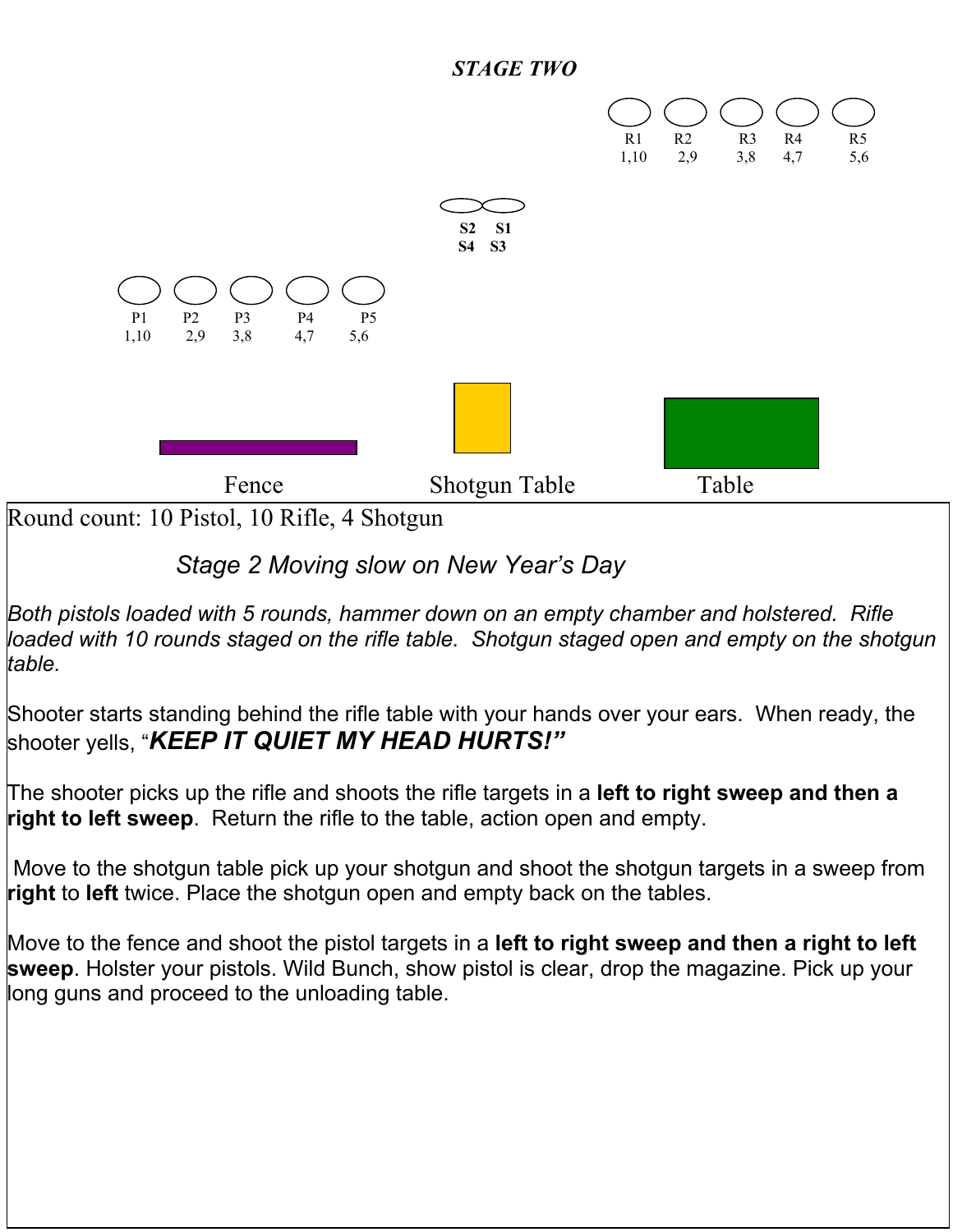#### *STAGE THREE*



Round count: 10 Pistol, 10 Rifle, 4 Shotgun

## Stage 3. **Drinks and Cards for New Years Eve**

*Both pistols loaded with 5 rounds, hammer down on an empty chamber and holstered. Rifle loaded with 10 rounds staged on the rifle table. Shotgun staged open and empty on the center table.* 

Shooter starts standing behind rifle the table holding cards in both hands. When ready, the shooter yells, **I can't get an honest card game***".* At the buzzer, put the cards down on the table. Pick up your rifle and shoot the rifle targets in the following sequence, 2 on R1, 3 on R2, 2 on R3, and 3 on R4). Return the rifle to the table, action open and empty.

Move to the shotgun table, pick up your shotgun and sweep the shotgun targets from **right** to **left** twice. Place the shotgun open and empty back on the table.

Move to the Fence. Shoot the pistol targets in the same order as the rifle targets starting on the left. (2 on P1, 3 on P2, 2 on P3, 3 on P4). Holster your pistols. Wild Bunch, show pistol is clear, drop the magazine pick up your long guns and proceed to the unloading table.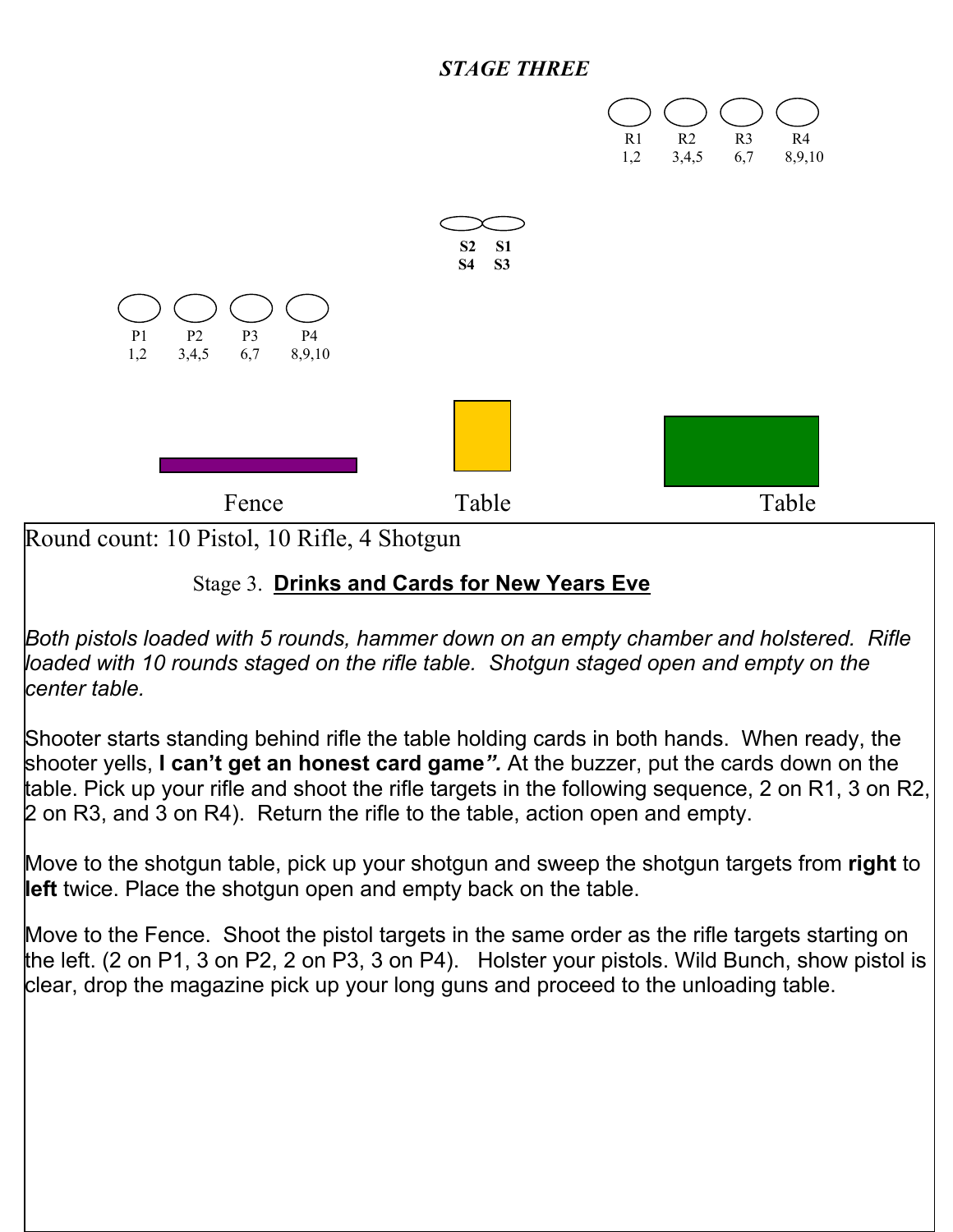



#### Stage 4. **GREEN EGGS AND HAM**

*Both pistols loaded with 5 rounds, hammer down on an empty chamber and holstered. Rifle loaded with 10 rounds staged on the rifle table. Shotgun staged open and empty on the center table.* 

Shooter starts standing behind the rifle table holding the chicken with both hands. When ready, the shooter yells, **"DON'T CHOCK THE CHICKEN!***"* At the buzzer, put the chicken down on the table. If the chicken falls off the table it is a 10 second penalty. Pick up your rifle and shoot the rifle targets from **left** to **right** in a progressive sweep starting on the far left target (1 on R1, 2 on R2, 3 on R3 and 4 on R4). Return the rifle to the table, action open and empty.

Move to the shotgun table. Pick up your shotgun and shoot the shotgun targets in a sweep from **right** to **left** twice. Place the shotgun open and empty back on the tables.

Move to the Fence. Shoot the pistol targets in the same order as the rifle targets starting on the left. (1on P1, 2 on P2, 3 on P3 and 4 on P4). Holster your pistols. Wild Bunch, show pistol is clear, drop the magazine pick up your long guns and proceed to the unloading table.